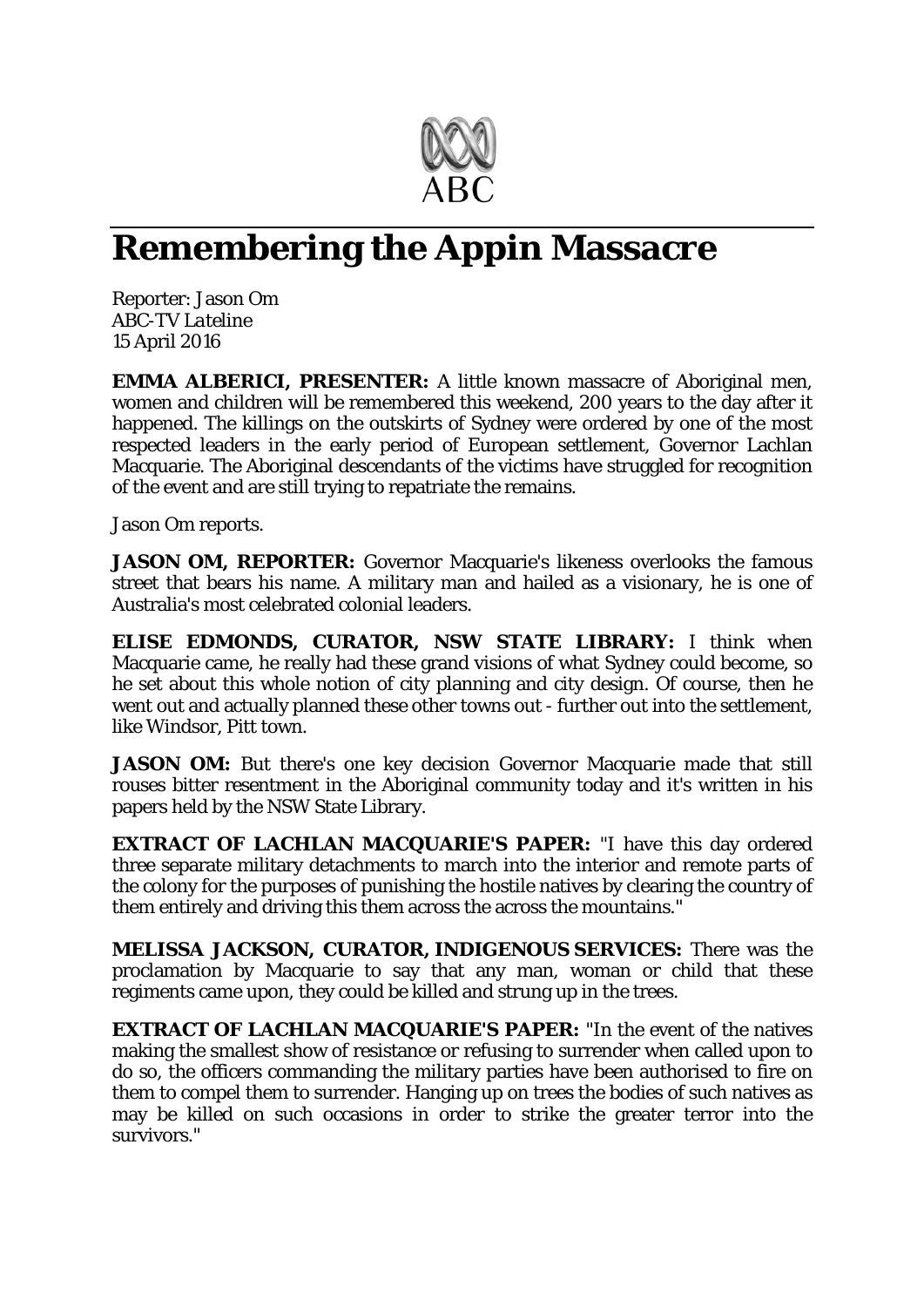**JASON OM:** Around this time, white settlers were spreading across the land and often clashed with the Aboriginal people. Governor Macquarie's proclamation was aimed at stopping attacks on the colonists.

**ELISE EDMONDS:** This was occurring over a number of years. These skirmishes and killings and damaged property, stealing food, et cetera. And so settlers were shooting and killing, wounding Aboriginal people and likewise Aboriginal people were coming and revenging and also killing white people.

**JASON OM:** Near Appin, south of the colony, the camp of Aboriginal people was to meet its deadly fate. The massacre was recorded by Captain James Wallace.

**ELISE EDMONDS:** They came upon an encampment and he reports that he heard a child's cry and so realising that there was a group of Aboriginals there, we understand that they basically charged in or came in and started firing at this group, and so you can imagine at 1 am, there was a lot of confusion and surprise and we understand that of course men, women and children were killed in this melee. There were guns being fired, people were being killed and also because of the panic, many of them ran and ended up falling over the edge into this gorge.

The official count was that 14 people were killed, including women and children, but that's the official count. We just don't know how many others had ran over the cliff as well.

**MELISSA JACKSON:** There was a list of people that Governor Macquarie said were guilty of these payback by Aboriginal people, but it's not clear whether any of those people on that list were part of the 14 people.

**JASON OM:** 200 years on, a memorial plaque rests not far from the original massacre site, but it's only in the past decade or so that the Aboriginal descendants have gathered here to remember the victims.

**GLENDA CHALKER, DHARAWAL PEOPLE:** Their spirits are still there. They are still there, and I can feel them when I go through there, and not everybody gets that feeling, but I certainly get it every time I go through there.

It can get emotional, and I get tingles in my skin. Yeah, and knowing what's gone on there sort of adds to that as well.

**JASON OM:** At an exhibition at Campbelltown, Aboriginal and Canadian artists have reflected on the Appin massacre and Canada's only dark colonial past. One piece draws parallels between the Appin killings and the way war is commemorated.

**GENEVIEVE GRIEVES, ARTIST:** It's basically reinvolves around flower that you find all across Australia called fringe lily and in Dharawal culture it has a meaning of the need to mourn and remember the past. So it's a really apt flower for this exhibition and this story.

I have a purple poppy representing the fringe lily that audiences can place on the wall, and the reason I'm using this symbolism of poppy is pretty - probably pretty clear. You know, Australians remember a lot of wars with the symbolism of that poppy, but they don't necessarily remember the wars that happened here, and these massacres aren't generally commemorated. There are no memorials to them. They're